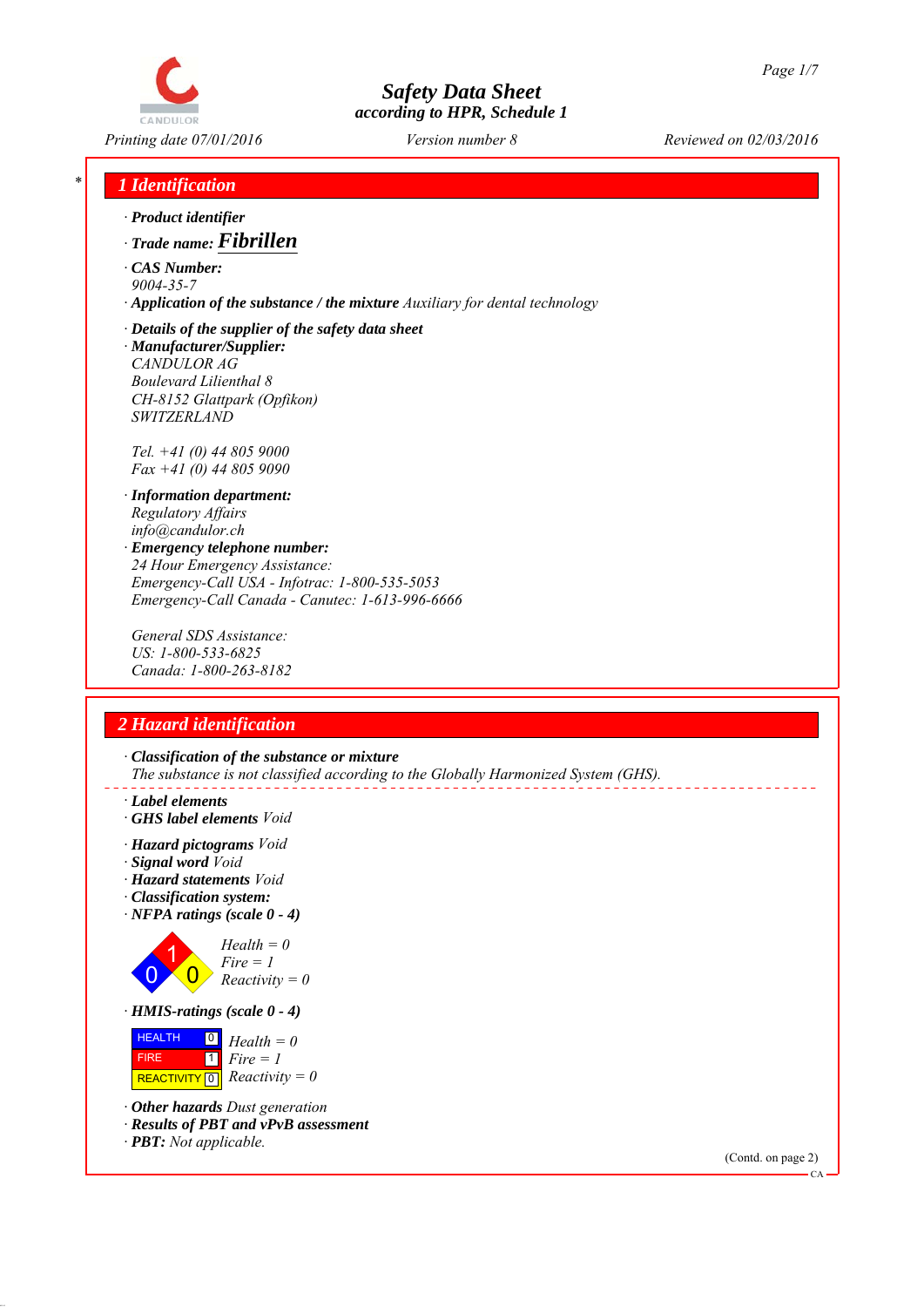*Printing date 07/01/2016 Reviewed on 02/03/2016 Version number 8*

*Trade name: Fibrillen*

(Contd. of page 1)

*∙ vPvB: Not applicable.*

## *3 Composition/Information on ingredients*

- *∙ Chemical characterization: Substances ∙ CAS No. Description*
- *9004-35-7 cellulose acetate*
- *∙ Identification number(s) ---*

#### *\* 4 First aid measures*

#### *∙ Description of first aid measures*

- *∙ General information: No special measures required.*
- *∙ After inhalation: Supply fresh air; consult doctor in case of complaints.*
- *∙ After skin contact:*
- *Rinse with water.*
- *If skin irritation continues, consult a doctor.*
- *∙ After eye contact: Mechanical effects only.*
- 
- *Rinse opened eye for several minutes under running water. Then consult a doctor.*
- *∙ After swallowing:*
- *Rinse out mouth and then drink plenty of water.*
- *If symptoms persist consult doctor.*
- *∙ Information for doctor:*
- *∙ Most important symptoms and effects, both acute and delayed No further relevant information available.*
- *∙ Indication of any immediate medical attention and special treatment needed*
- *No further relevant information available.*

## *5 Firefighting measures*

- *∙ Extinguishing media*
- *∙ Suitable extinguishing agents:*
- *CO2, extinguishing powder or water spray. Fight larger fires with water spray or alcohol resistant foam.*
- *∙ Special hazards arising from the substance or mixture No further relevant information available.*
- *∙ Advice for firefighters*
- *∙ Protective equipment: Wear self-contained respiratory protective device.*

#### *6 Accidental release measures*

- *∙ Personal precautions, protective equipment and emergency procedures Not required.*
- *∙ Environmental precautions: No special measures required.*
- *∙ Methods and material for containment and cleaning up: Pick up mechanically.*
- *∙ Reference to other sections*
- *See Section 7 for information on safe handling.*
- *See Section 8 for information on personal protection equipment.*
- *See Section 13 for disposal information.*

(Contd. on page 3)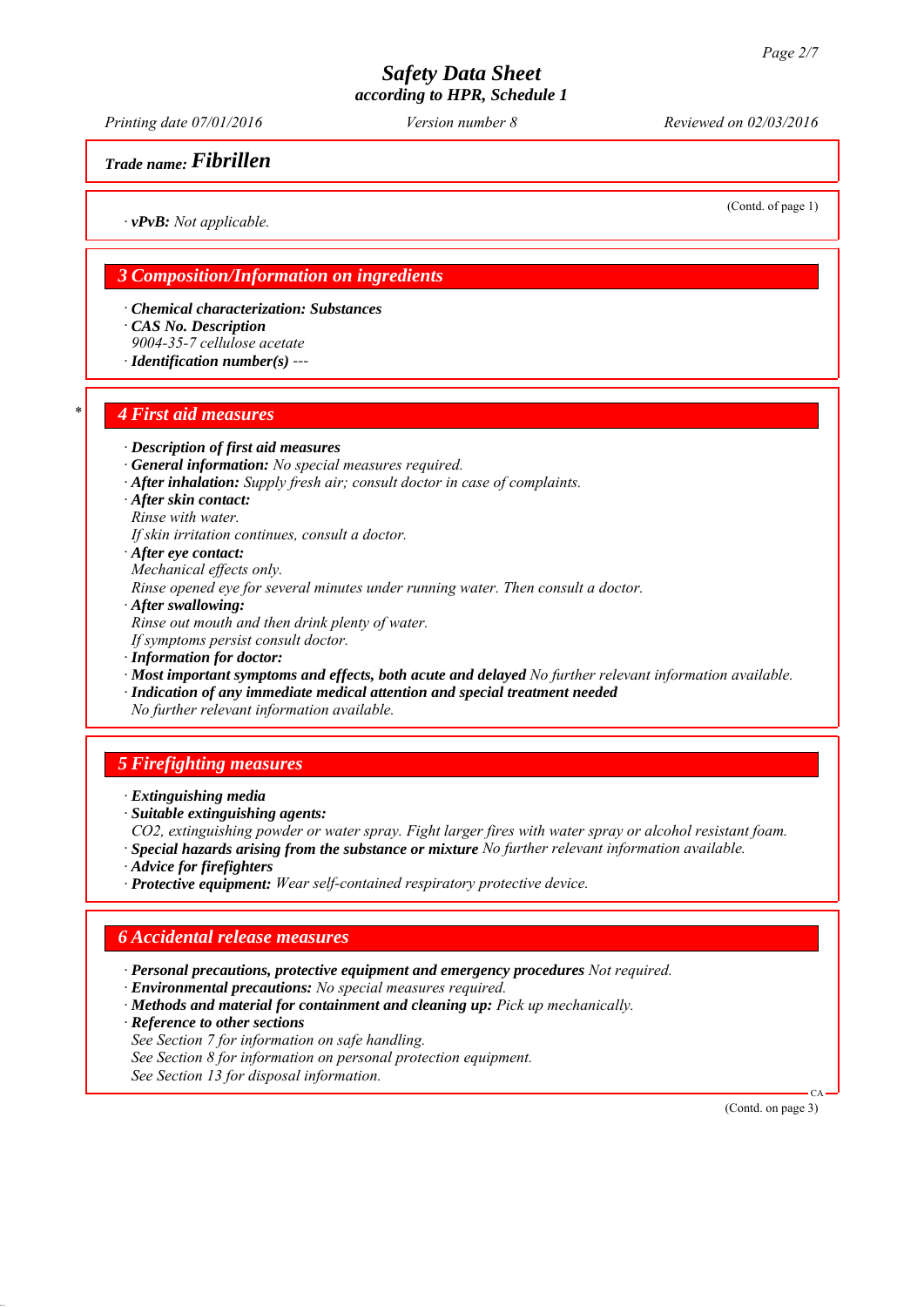*Printing date 07/01/2016 Reviewed on 02/03/2016 Version number 8*

*Trade name: Fibrillen*

(Contd. of page 2)

#### *7 Handling and storage*

*∙ Handling:*

*∙ Precautions for safe handling*

*Only adequately trained personnel should handle this product. For use in dentistry only. Prevent formation of dust. Ensure good ventilation/exhaustion at the workplace.*

*∙ Information about protection against explosions and fires: No special measures required.*

- *∙ Conditions for safe storage, including any incompatibilities*
- *∙ Storage:*
- *∙ Requirements to be met by storerooms and receptacles: No special requirements.*
- *∙ Information about storage in one common storage facility: Not required.*
- *∙ Further information about storage conditions: Keep receptacle tightly sealed. Store in dry conditions. Store in a cool place.*

*∙ Specific end use(s) No further relevant information available.*

#### *8 Exposure controls/ Personal protection*

*∙ Additional information about design of technical systems: No further data; see item 7.*

- *∙ Control parameters*
- *∙ Components with limit values that require monitoring at the workplace: Not required.*
- *∙ Additional information: The lists that were valid during the creation were used as basis.*
- *∙ Exposure controls*
- *∙ Personal protective equipment:*
- *∙ General protective and hygienic measures:*
- *Usual hygienic measures for dental practice and dental laboratories.*
- *Keep away from foodstuffs, beverages and feed.*
- *Wash hands before breaks and at the end of work.*
- *∙ Breathing equipment: Use respiratory protective device against the effects of dust.*
- *∙ Protection of hands:*



*Protective gloves*

*The glove material has to be impermeable and resistant to the product/ the substance/ the preparation. Due to missing tests no recommendation to the glove material can be given for the product/ the preparation/ the chemical mixture.*

*Selection of the glove material on consideration of the penetration times, rates of diffusion and the degradation*

*∙ Material of gloves*

*The selection of the suitable gloves does not only depend on the material, but also on further marks of quality and varies from manufacturer to manufacturer.*

*∙ Penetration time of glove material*

*The exact break through time has to be found out by the manufacturer of the protective gloves and has to be observed.*

*∙ Eye protection: Safety glasses*

(Contd. on page 4)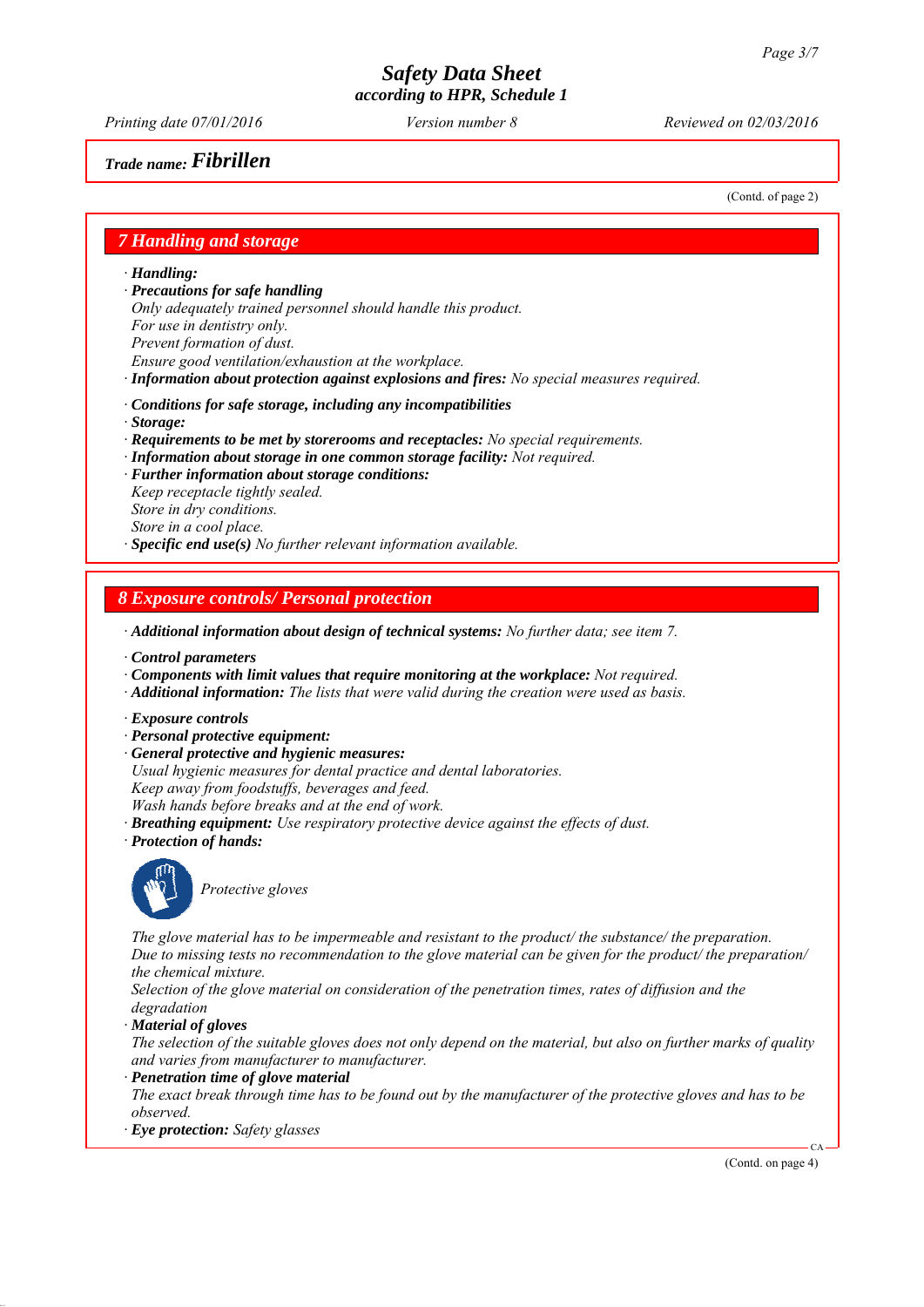*Printing date 07/01/2016 Reviewed on 02/03/2016 Version number 8*

*Trade name: Fibrillen*

(Contd. of page 3)

| <b>9 Physical and chemical properties</b>                  |                                               |  |  |  |
|------------------------------------------------------------|-----------------------------------------------|--|--|--|
| · Information on basic physical and chemical properties    |                                               |  |  |  |
| <b>General Information</b>                                 |                                               |  |  |  |
| $\cdot$ Appearance:                                        |                                               |  |  |  |
| Form:                                                      | Fibers                                        |  |  |  |
| Color:                                                     | Red                                           |  |  |  |
| $\cdot$ Odor:                                              | <i><u><b>Odorless</b></u></i>                 |  |  |  |
| $\cdot$ Odor threshold:                                    | Not determined.                               |  |  |  |
| $\cdot$ pH-value:                                          | Not applicable.                               |  |  |  |
| Change in condition                                        |                                               |  |  |  |
| Melting point/Melting range:                               | Undetermined.                                 |  |  |  |
| <b>Boiling point/Boiling range:</b>                        | Undetermined.                                 |  |  |  |
| · Flash point:                                             | Not applicable.                               |  |  |  |
| · Flammability (solid, gaseous):                           | Product is not flammable.                     |  |  |  |
| · Auto igniting:                                           | Not determined.                               |  |  |  |
| · Danger of explosion:                                     | Product does not present an explosion hazard. |  |  |  |
| $\cdot$ Explosion limits:                                  |                                               |  |  |  |
| Lower:                                                     | Not determined.                               |  |  |  |
| <b>Upper:</b>                                              | Not determined.                               |  |  |  |
| · Vapor pressure:                                          | Not applicable.                               |  |  |  |
| $\cdot$ Density at 20 $\textdegree$ C:                     | $1.3$ g/cm <sup>3</sup>                       |  |  |  |
| · Relative density                                         | Not determined.                               |  |  |  |
| · Vapor density                                            | Not applicable.                               |  |  |  |
| $\cdot$ Evaporation rate                                   | Not applicable.                               |  |  |  |
| · Solubility in / Miscibility with                         |                                               |  |  |  |
| Water:                                                     | <i>Insoluble.</i>                             |  |  |  |
| · Partition coefficient (n-octanol/water): Not determined. |                                               |  |  |  |
| · Viscosity:                                               |                                               |  |  |  |
| Dynamic:                                                   | Not applicable.                               |  |  |  |
| Kinematic:                                                 | Not applicable.                               |  |  |  |
| $\cdot$ Other information                                  | No further relevant information available.    |  |  |  |

# *10 Stability and reactivity*

*∙ Reactivity No further relevant information available.*

*∙ Chemical stability Stable under normal handling and storage conditions.*

- *∙ Thermal decomposition / conditions to be avoided: No decomposition if used according to specifications.*
- *∙ Possibility of hazardous reactions No dangerous reactions known.*

*∙ Conditions to avoid No further relevant information available.*

*∙ Incompatible materials: No further relevant information available.*

*∙ Hazardous decomposition products: None under normal conditions of storage and use.*

(Contd. on page 5)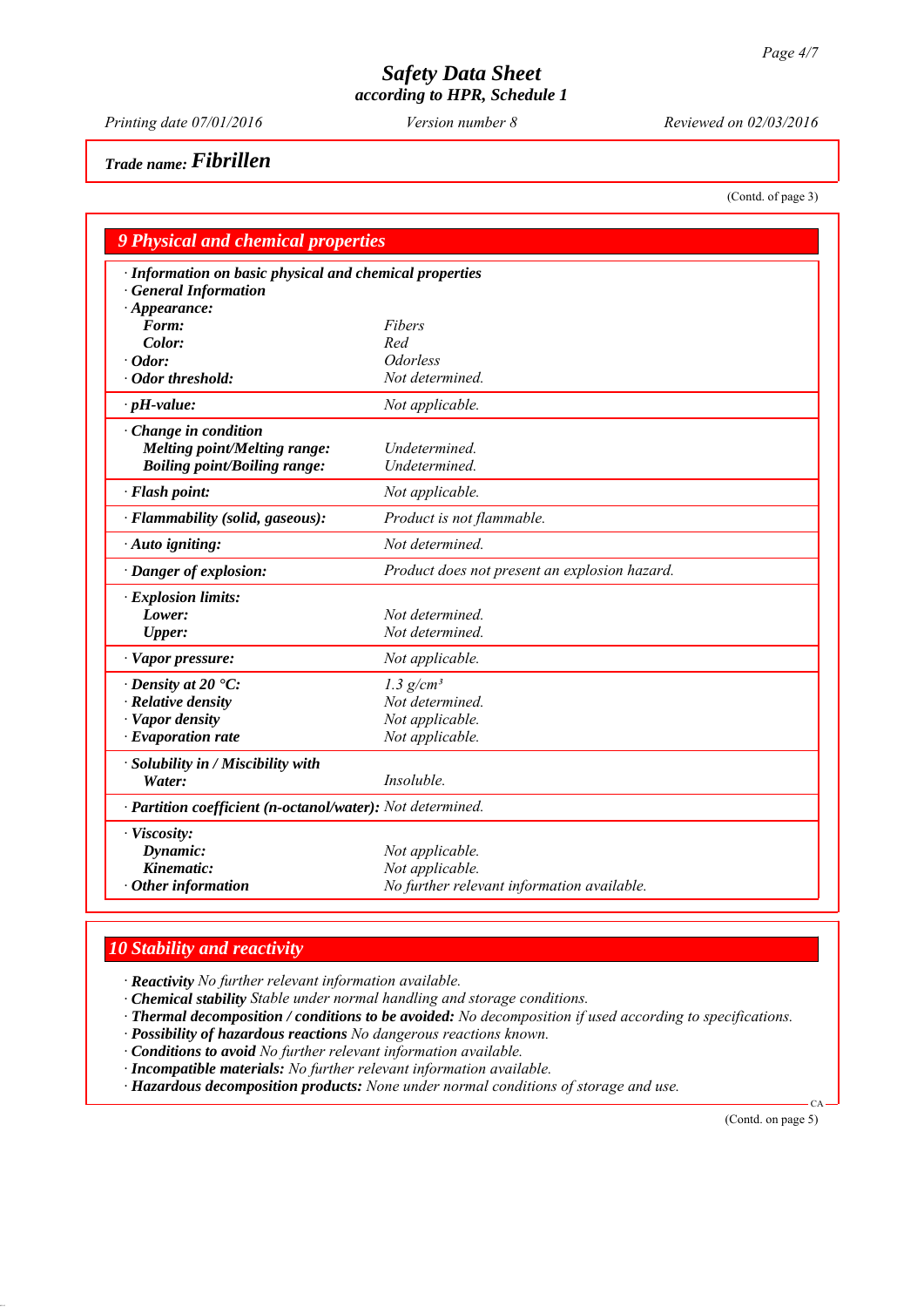*Printing date 07/01/2016 Reviewed on 02/03/2016 Version number 8*

*Trade name: Fibrillen*

(Contd. of page 4)

#### *\* 11 Toxicological information*

*∙ Information on toxicological effects*

- *∙ Acute toxicity:*
- *∙ on the skin: No irritant effect.*
- *∙ on the eye: No irritating effect.*
- *∙ Sensitization: No sensitizing effects known.*
- *∙ Additional toxicological information: The substance is not subject to classification.*

#### *∙ Carcinogenic categories*

*∙ NTP (National Toxicology Program)*

*Substance is not listed.*

*∙ OSHA-Ca (Occupational Safety & Health Administration)*

*Substance is not listed.*

## *12 Ecological information*

*∙ Toxicity*

- *∙ Aquatic toxicity: No further relevant information available.*
- *∙ Persistence and degradability No further relevant information available.*
- *∙ Behavior in environmental systems:*
- *∙ Bioaccumulative potential No further relevant information available.*
- *∙ Mobility in soil No further relevant information available.*
- *∙ Additional ecological information:*
- *∙ General notes: Generally not hazardous for water*
- *∙ Results of PBT and vPvB assessment*
- *∙ PBT: Not applicable.*
- *∙ vPvB: Not applicable.*
- *∙ Other adverse effects No further relevant information available.*

#### *13 Disposal considerations*

#### *∙ Waste treatment methods*

*∙ Recommendation:*

*Take to an approved landfill or a waste incineration plant, under conditions approved by the local authority.*

- *∙ Uncleaned packagings:*
- *∙ Recommendation: Disposal must be made according to official regulations.*

| $\cdot$ UN-Number<br>· DOT, TDG, ADN, IMDG, IATA               | Void |  |
|----------------------------------------------------------------|------|--|
| $\cdot$ UN proper shipping name<br>· DOT, TDG, ADN, IMDG, IATA | Void |  |
| $\cdot$ Transport hazard class(es)                             |      |  |
| · DOT, TDG, ADN, IMDG, IATA                                    |      |  |
| $\cdot$ Class                                                  | Void |  |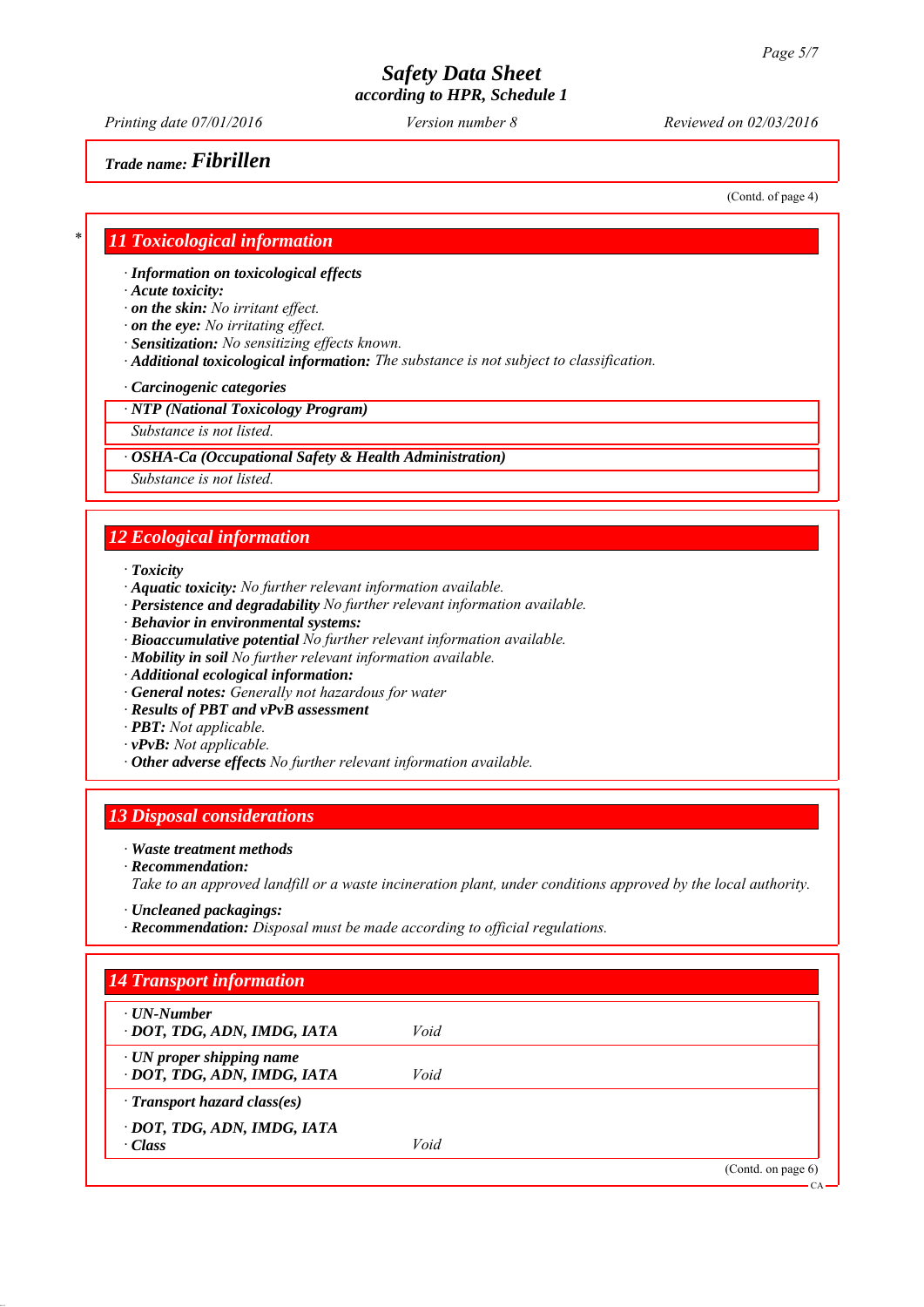*Printing date 07/01/2016 Reviewed on 02/03/2016 Version number 8*

*Trade name: Fibrillen*

|                                                                                           | (Contd. of page 5)                                                                |
|-------------------------------------------------------------------------------------------|-----------------------------------------------------------------------------------|
| · Packing group<br>· DOT, TDG, IMDG, IATA                                                 | Void                                                                              |
| $\cdot$ Environmental hazards:<br>· Marine pollutant:                                     | No                                                                                |
| · Special precautions for user                                                            | Not applicable.                                                                   |
| $\cdot$ Transport in bulk according to Annex II of<br><b>MARPOL73/78 and the IBC Code</b> | Not applicable.                                                                   |
| · Transport/Additional information:                                                       | Product is not classified as a dangerous good for transport<br>(ADR, IMDG, IATA). |
| · UN "Model Regulation":                                                                  | Void                                                                              |

## *15 Regulatory information*

*∙ Safety, health and environmental regulations/legislation specific for the substance or mixture*

*∙ Sara*

|  |  |  | · Section 355 (extremely hazardous substances): |  |
|--|--|--|-------------------------------------------------|--|
|--|--|--|-------------------------------------------------|--|

*Substance is not listed.*

*∙ Section 313 (Specific toxic chemical listings):*

*Substance is not listed.*

*∙ TSCA (Toxic Substances Control Act):*

*Substance is listed.*

*∙ Proposition 65*

*∙ Chemicals known to cause cancer:*

*Substance is not listed.*

*∙ Chemicals known to cause reproductive toxicity for females:*

*Substance is not listed.*

*∙ Chemicals known to cause reproductive toxicity for males: Substance is not listed.*

*∙ Chemicals known to cause developmental toxicity:*

*Substance is not listed.*

*∙ Carcinogenic categories*

*∙ EPA (Environmental Protection Agency)*

*Substance is not listed.*

*∙ TLV (Threshold Limit Value established by ACGIH)*

*Substance is not listed.*

*∙ NIOSH-Ca (National Institute for Occupational Safety and Health)*

*Substance is not listed.*

*∙ GHS label elements Void*

*∙ Hazard pictograms Void*

*∙ Signal word Void*

*∙ Hazard statements Void*

(Contd. on page 7)